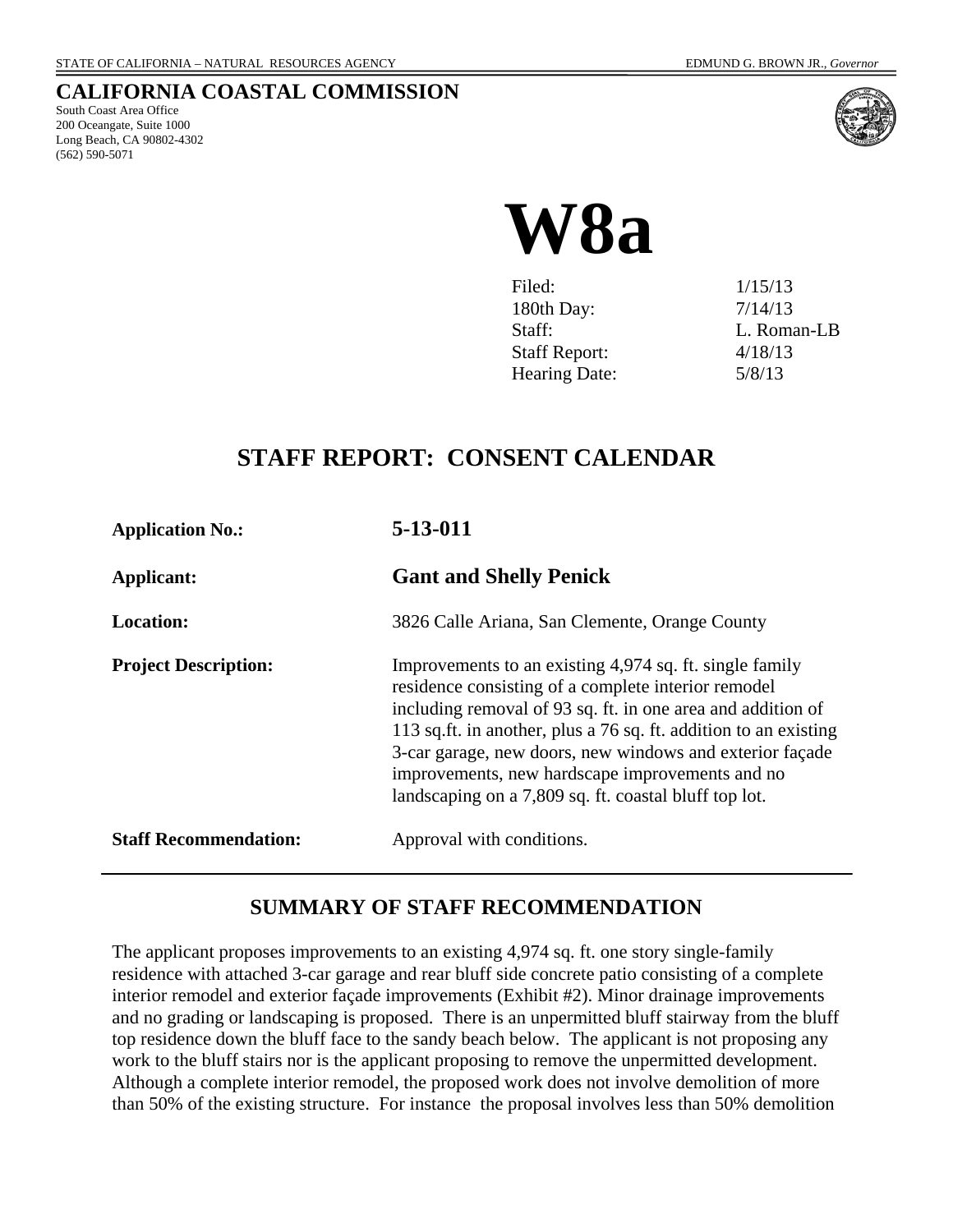(approximately 37%) of existing exterior walls, less than a 50% addition, no change to the roof's structural components and less than 50% work to the foundation/floor; therefore the proposed project would not be considered a 'major remodel' or re-development of the site. The existing and proposed residence will be located within 15 feet of the bluff edge. In San Clemente, the certified Land Use Plan requires a 25 foot setback from the bluff edge. Thus, the existing and remodeled residence will have a non-conforming bluff edge setback. Staff is not recommending conditions to remedy the non-conformities at this time because the proposed project is not considered to be a major remodel/re-development. The Commission's enforcement division will evaluate further actions to address the unpermitted development (e.g. bluff stairway) not resolved under this permit.

Major Coastal Act issues associated with this project include development on a coastal bluff lot and the potential adverse impacts to water quality and marine resources during the construction phase of the project. To address these potential adverse impacts the Commission staff is recommending **Special Condition 1: Final Revised Plans; Special Condition 2: Storage of Construction Materials, Mechanized Equipment and Removal of Construction Debris; Special Condition 3: Landscaping; Special Condition 4: Assumption of Risk and Waiver of Liability; Special Condition 5: Future Improvements; Special Condition 6: No Future Shoreline/Bluff Protection Device; and Special Condition 7: Deed Restriction.**

Commission staff recommends **approval** of coastal development permit application 5-13-011 as conditioned.

Section 30600(c) of the Coastal Act provides for the issuance of coastal development permits directly by the Commission in regions where the local government having jurisdiction does not have a certified Local Coastal Program. The City of San Clemente only has a certified Land Use Plan and has not exercised the options provided in 30600(b) or 30600.5 to issue its own permits. Therefore, the Coastal Commission is the permit issuing entity and the standard of review is Chapter 3 of the Coastal Act. The certified Land Use Plan may be used for guidance.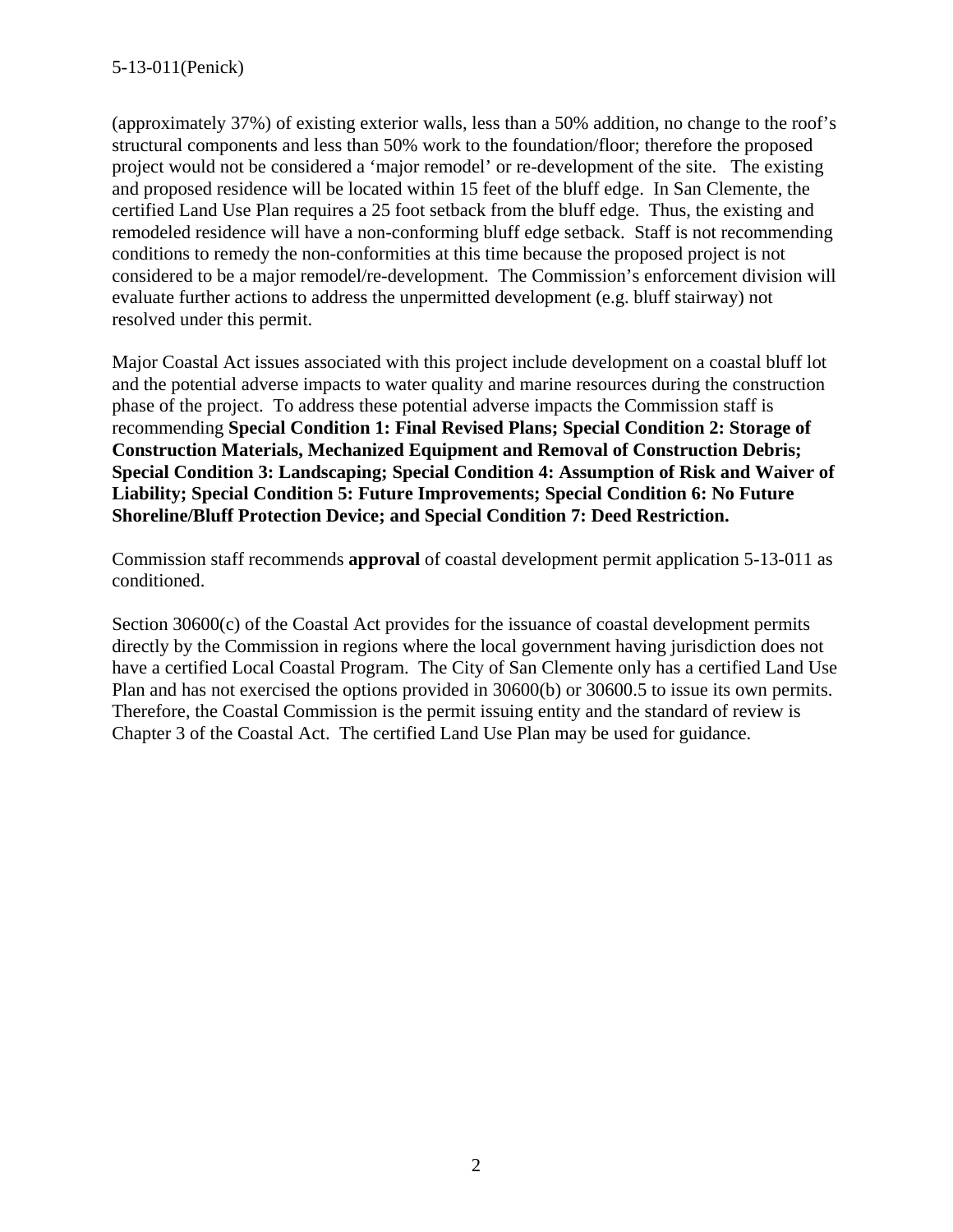# **TABLE OF CONTENTS**

| <b>B. UNPERMITTED</b>               |  |
|-------------------------------------|--|
|                                     |  |
|                                     |  |
|                                     |  |
|                                     |  |
|                                     |  |
|                                     |  |
|                                     |  |
| H. CALIFORNIA ENVIRONMENTAL QUALITY |  |
|                                     |  |

# **APPENDICES**

Appendix A – Substantive File Documents

## **EXHIBITS**

Exhibit 1 – Area Map Exhibit 2 – Project Plans Exhibit 3 – Demolition Plan Exhibit 4 – Coastal Access Points Map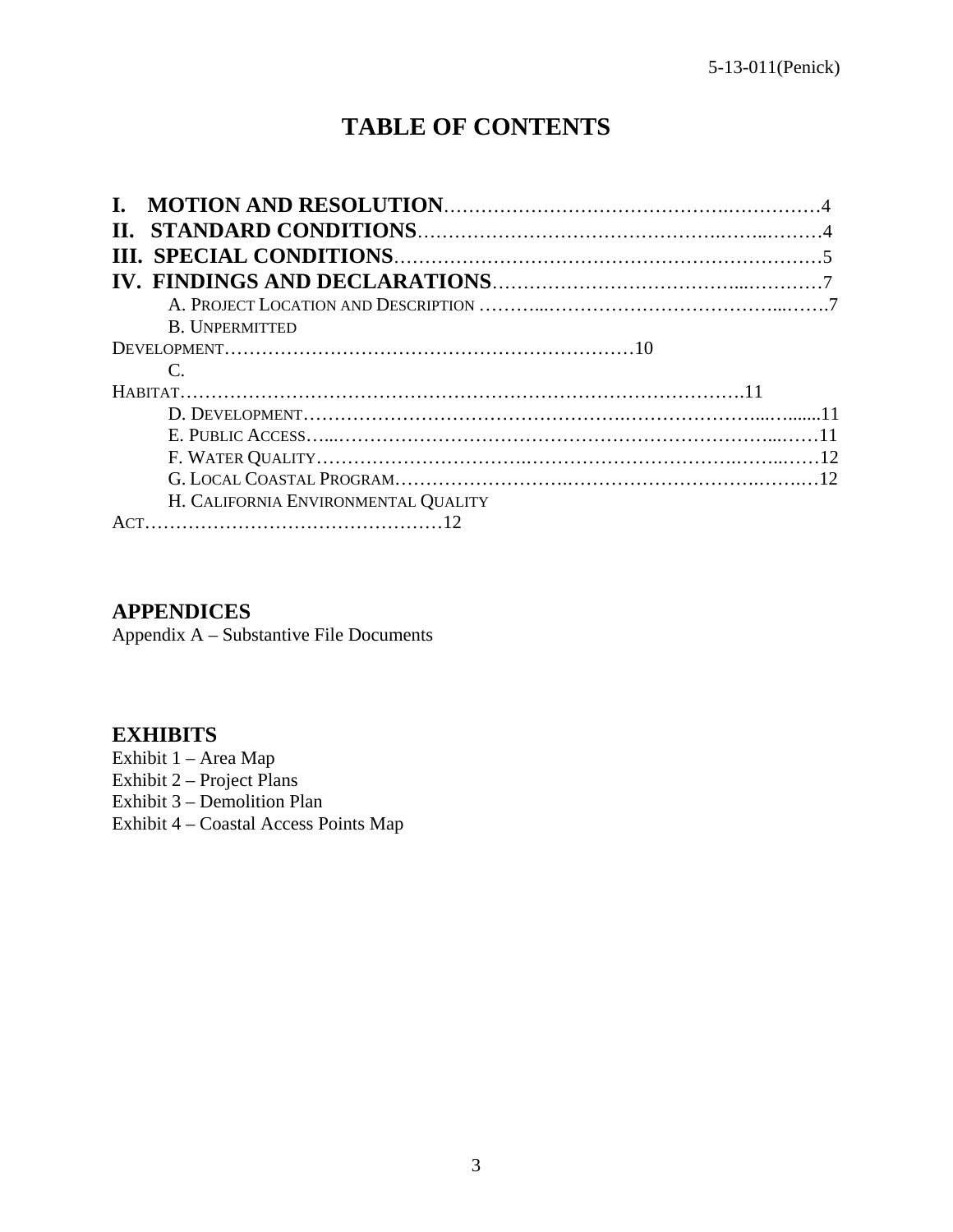#### **I. MOTION AND RESOLUTION**

#### **Motion:**

*I move that the Commission approve the Coastal Development Permit Applications included in the consent calendar in accordance with the staff recommendations.*

Staff recommends a **YES** vote. Passage of this motion will result in approval of all the permits included on the consent calendar. The motion passes only by affirmative vote of a majority of the Commissioners present.

#### **Resolution:**

*The Commission hereby approves a coastal development permit for the proposed development and adopts the findings set forth below on grounds that the development as conditioned will be in conformity with the policies of Chapter 3 of the Coastal Act and will not prejudice the ability of the local government having jurisdiction over the area to prepare a Local Coastal Program conforming to the provisions of Chapter 3. Approval of the permit complies with the California Environmental Quality Act because either 1) feasible mitigation measures and/or alternatives have been incorporated to substantially lessen any significant adverse effects of the development on the environment, or 2) there are no further feasible mitigation measures or alternatives that would substantially lessen any significant adverse impacts of the development on the environment.*

#### **II. STANDARD CONDITIONS**

This permit is granted subject to the following standard conditions:

- 1. **Notice of Receipt and Acknowledgment.** The permit is not valid and development shall not commence until a copy of the permit, signed by the permittee or authorized agent, acknowledging receipt of the permit and acceptance of the terms and conditions, is returned to the Commission office.
- 2. **Expiration.** If development has not commenced, the permit will expire two years from the date on which the Commission voted on the application. Development shall be pursued in a diligent manner and completed in a reasonable period of time. Application for extension of the permit must be made prior to the expiration date.
- 3. **Interpretation.** Any questions of intent or interpretation of any condition will be resolved by the Executive Director or the Commission.
- 4. **Assignment.** The permit may be assigned to any qualified person, provided assignee files with the Commission an affidavit accepting all terms and conditions of the permit.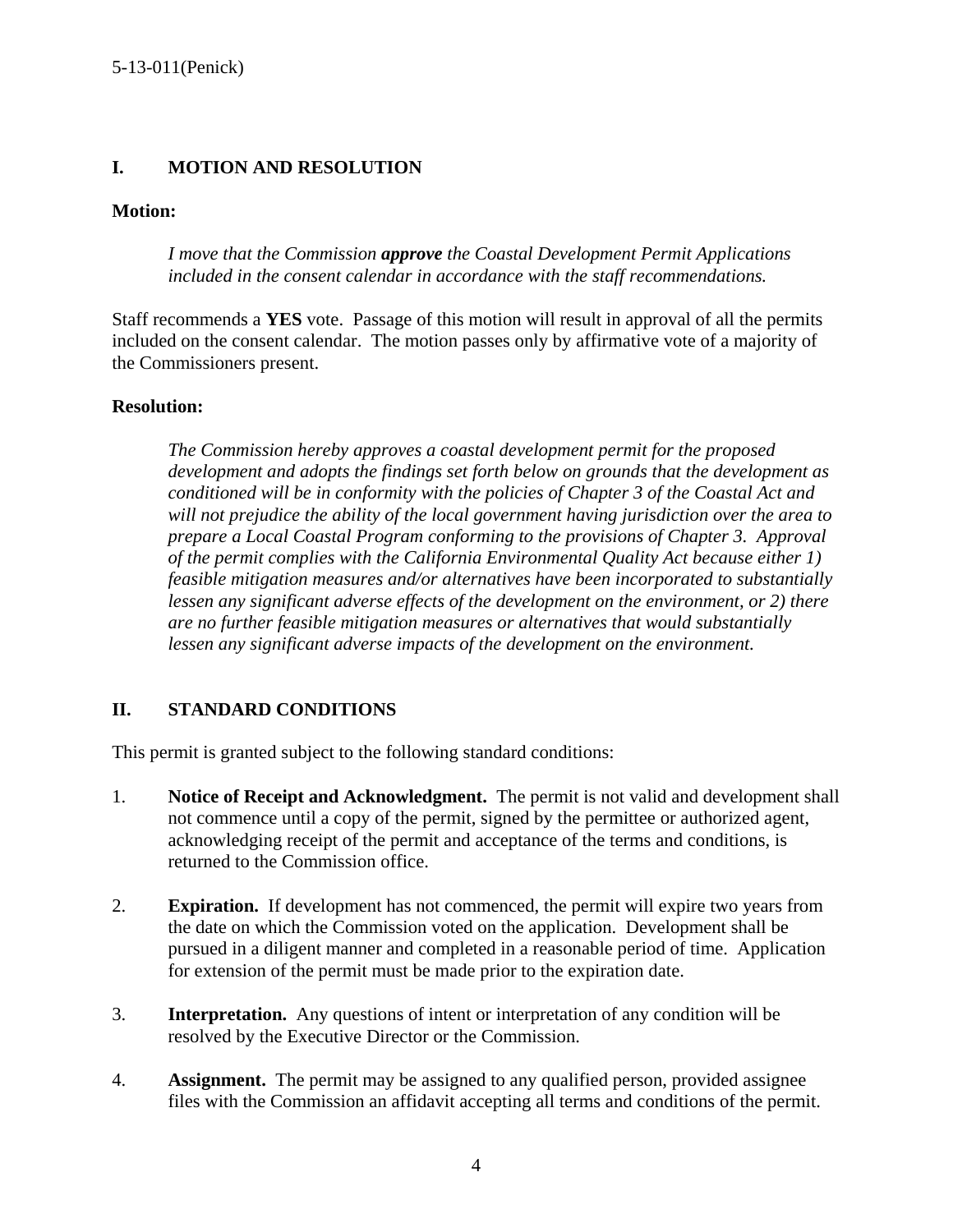5. **Terms and Conditions Run with the Land.** These terms and conditions shall be perpetual, and it is the intention of the Commission and the permittee to bind all future owners and possessors of the subject property to the terms and conditions.

#### **III. SPECIAL CONDITIONS**

This permit is granted subject to the following special conditions:

- 1. **Submittal of Revised Final Plans**. PRIOR TO ISSUANCE OF THE COASTAL DEVELOPMENT PERMIT, the applicant shall submit to the Executive Director for review and written approval, two (2) sets of final site and building plans that substantially conform with the project plans by James L. Glover Jr., Designer dated December 13, 2012 but shall be revised to include the following:
	- 1) The bluff face stairway located entirely seaward of the bluff edge depicted at the 71' contour line shall be shaded and clearly marked *"this element not permitted by this or any other coastal development permit"* on each set of plans;

The permittee shall undertake the development authorized by the approved plans. Any proposed changes to the approved plans, including but not limited to any change in the quantity of proposed demolition, replacement or new development, shall be reported to the Executive Director. No changes to the plans or the development authorized in those plans shall occur without a Coastal Commission approved amendment to this coastal development permit unless the Executive Director determines that no amendment is legally required.

- 2. **Storage of Construction Materials, Mechanized Equipment and Removal of Construction Debris.** The permittee shall comply with the following constructionrelated requirements:
	- (1) No construction materials, debris, or waste shall be placed or stored where it may be subject to wind or rain erosion and dispersion;
	- (2) Any and all debris resulting from construction activities shall be removed from the project site within 24 hours of completion of the project;
	- (3) Construction debris and sediment shall be removed from construction areas each day that construction occurs to prevent the accumulation of sediment and other debris which may be discharged into coastal waters;
	- (4) Erosion control/sedimentation Best Management Practices (BMP's) shall be used to control dust and sedimentation impacts to coastal waters during construction. BMP's shall include, but are not limited to: placement of sand bags around drainage inlets to prevent runoff/sediment transport into coastal waters; and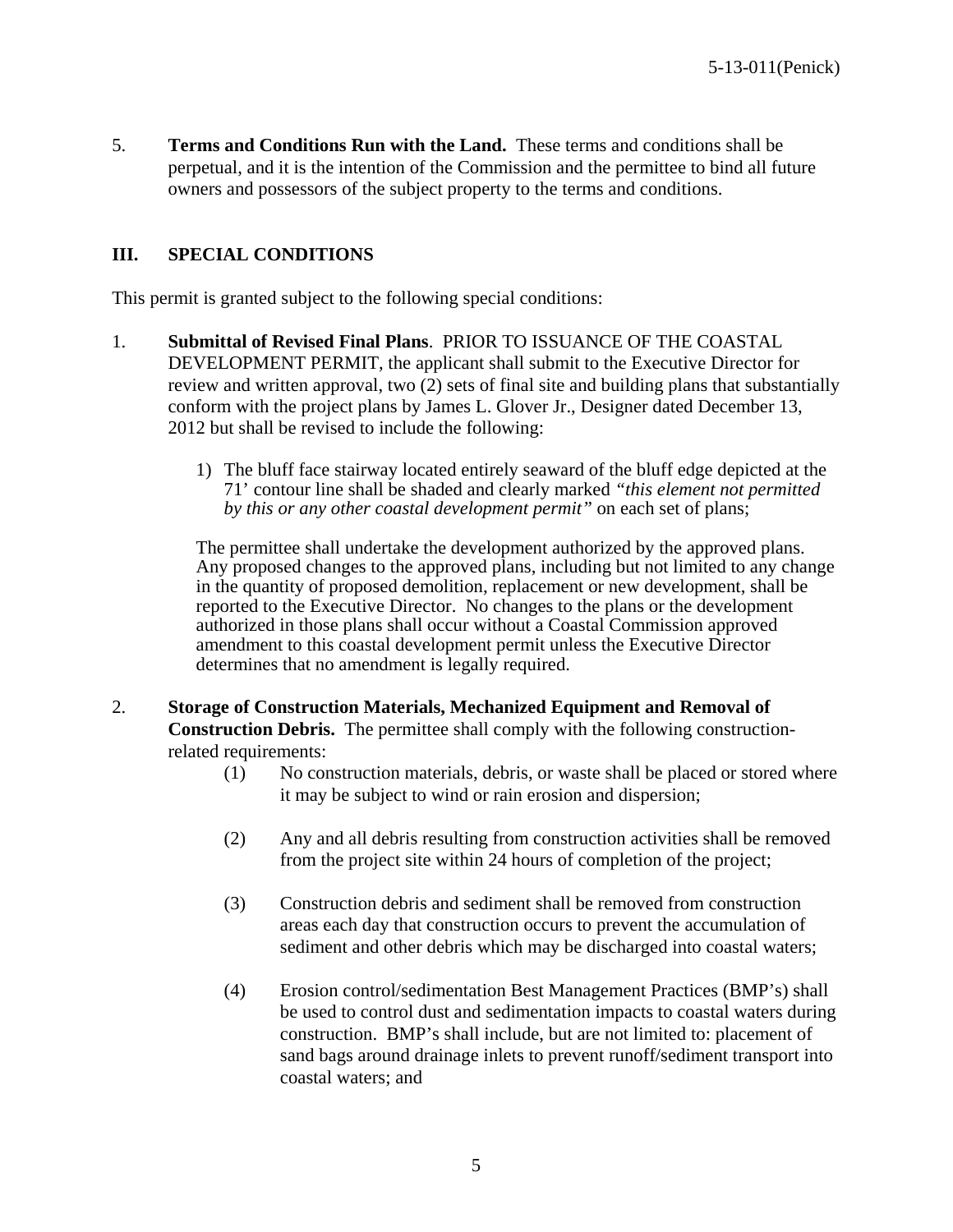(5) All construction materials, excluding lumber, shall be covered and enclosed on all sides, and as far away from a storm drain inlet and receiving waters as possible.

Best Management Practices (BMP's) designed to prevent spillage and/or runoff of construction-related materials, sediment, or contaminants associated with construction activity shall be implemented prior to the onset of such activity. Selected BMP's shall be maintained in a functional condition throughout the duration of the project. Such measures shall be used during construction:

- (1) The applicant shall ensure the proper handling, storage, and application of petroleum products and other construction materials. These shall include a designated fueling and vehicle maintenance area with appropriate berms and protection to prevent any spillage of gasoline or related petroleum products or contact with runoff. It shall be located as far away from the receiving waters and storm drain inlets as possible;
- (2) The applicant shall develop and implement spill prevention and control measures;
- (3) The applicant shall maintain and wash equipment and machinery in confined areas specifically designed to control runoff. Thinners or solvents shall not be discharged into sanitary or storm sewer systems. Washout from concrete trucks shall be disposed of at a location not subject to runoff and more than 50 feet away from a stormdrain, open ditch or surface water; and
- (4) The applicant shall provide adequate disposal facilities for solid waste, including excess concrete, produced during construction.
- 3. **Landscaping – Drought Tolerant, Non-Invasive Plans.** Vegetated landscaped areas adjacent to the bluff shall only consist of drought tolerant plants native to coastal Orange County and appropriate to the habitat type. Native plants shall be from local stock wherever possible. No permanent in-ground irrigation systems shall be installed on the bluff-facing portion of the site. Temporary above ground irrigation is allowed to establish plantings. Vegetated landscaped areas on the street-side of the residence are encouraged to use native plant species, however, non-native drought tolerant non-invasive plant species may also be used in that area. No plant species listed as problematic and/or invasive by the California Native Plant Society [\(http://www.CNPS.org/\)](http://www.cnps.org/), the California Invasive Plant Council (formerly the California Exotic Pest Plant Council) [\(http://www.cal-ipc.org/\)](http://www.cal-ipc.org/), or as may be identified from time to time by the State of California shall be employed or allowed to naturalize or persist on the site. No plant species listed as a "noxious weed" by the State of California or the U.S. Federal Government shall be utilized within the property. All plants shall be low water use plants as identified by California Department of Water Resources [\(http://www.water.ca.gov/wateruseefficiency/docs/wucols00.pdf\)](http://www.water.ca.gov/wateruseefficiency/docs/wucols00.pdf).
- 4. **Assumption of Risk, Waiver of Liability and Indemnity.** By acceptance of this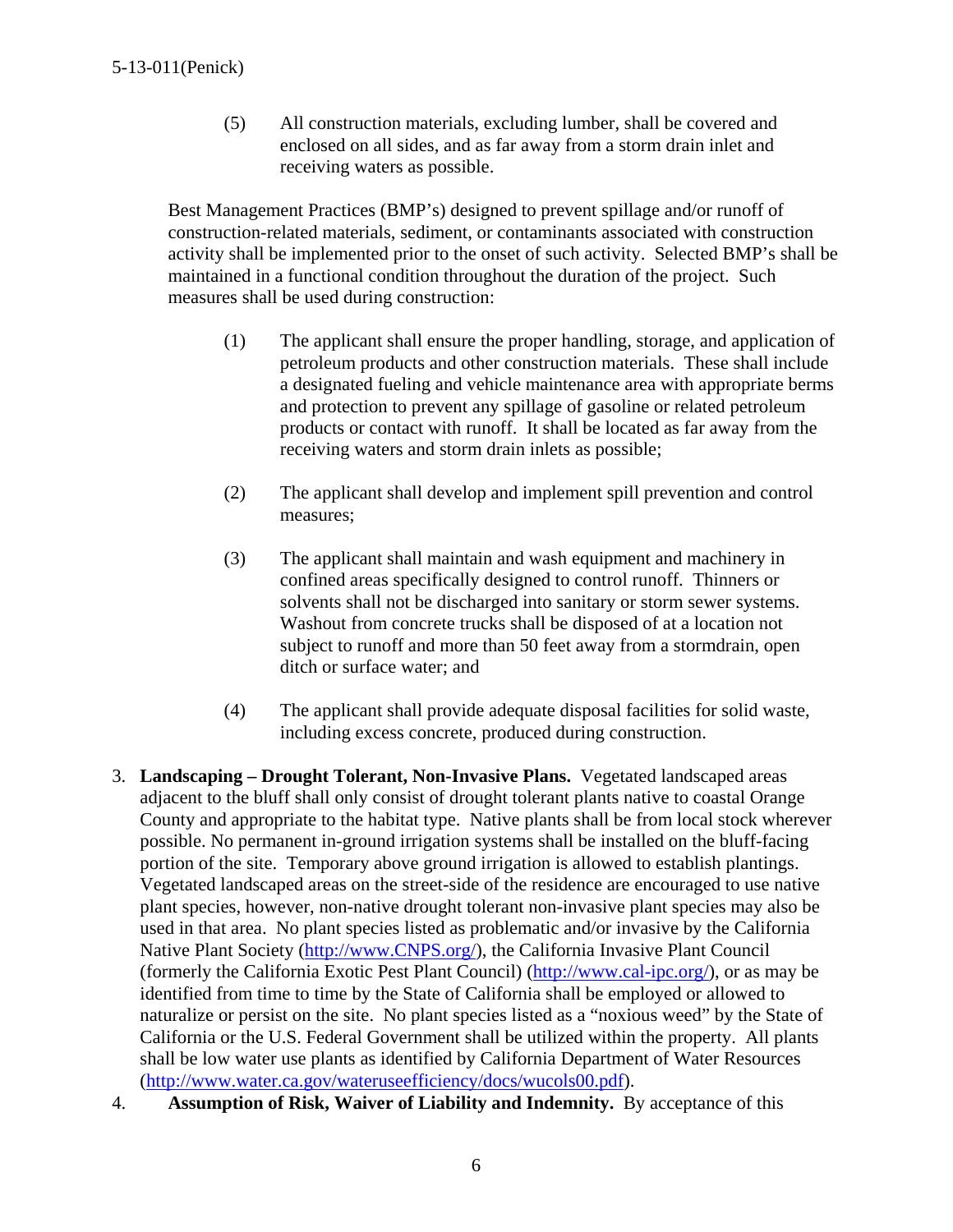permit, the applicants acknowledge and agree (i) that the site may be subject to hazards from geologic instability, sea level rise, wave uprush, and erosion; (ii) to assume the risks to the applicants and the property that is the subject of this permit of injury and damage from such hazards in connection with this permitted development; (iii) to unconditionally waive any claim of damage or liability against the Commission, its officers, agents, and employees for injury or damage from such hazards; and (iv) to indemnify and hold harmless the Commission, its officers, agents, and employees with respect to the Commission's approval of the project against any and all liability, claims, demands, damages, costs (including costs and fees incurred in defense of such claims), expenses, and amounts paid in settlement arising from any injury or damage due to such hazards.

5. **No New or Additional Bluff or Shoreline Protective Device.** By acceptance of this permit, the applicants agree, on behalf of themselves and all other successors and assigns, that no new or additional shoreline protective device(s) shall ever be constructed to protect the development approved pursuant to Coastal Development Permit No. 5-13-011 including, but not limited to, the residence, garage, foundations, and bluff top concrete patio, and any future improvements, in the event that the development is threatened with damage or destruction from waves, erosion, storm conditions, sea level rise, or other natural hazards in the future. By acceptance of this permit, the applicants hereby waive, on behalf of themselves and all successors and assigns, any rights to construct such devices that may exist under Public Resources Code Section 30235.

By acceptance of this permit, the applicants further agree, on behalf of themselves and all successors and assigns, that the landowner(s) shall remove the development authorized by this permit, including the residence, garage, foundations, and bluff top concrete patio, if any government agency has ordered that the structure is not to be occupied due to any of the hazards identified above. In the event that portions of the development fall to the beach before they are removed, the landowner(s) shall remove all recoverable debris associated with the development from the beach and ocean and lawfully dispose of the material in an approved disposal site. Such removal shall require a coastal development permit.

- 6. **Future Improvements.** This permit is only for the development described in Coastal Development Permit No. 5-13-011. Pursuant to Title 14 California Code of Regulations Section 13253(b)(6), the exemptions otherwise provided in Public Resources Code Section 30610(b) shall not apply to this development governed by the Coastal Development Permit No. 5-13-011. Accordingly, any future improvements to the structures authorized by this permit, including but not limited to, repair and maintenance identified as requiring a permit in Public Resources Section 30610(d) and Title 14 California Code of Regulations Sections 13252(a)-(b), shall require an amendment to Permit No. 5-13-011 from the Commission or shall require an additional coastal development permit from the Commission or from the applicable certified local government.
- 7. **Deed Restriction.** PRIOR TO ISSUANCE OF THE COASTAL DEVELOPMENT PERMIT, the applicant shall submit to the Executive Director for review and approval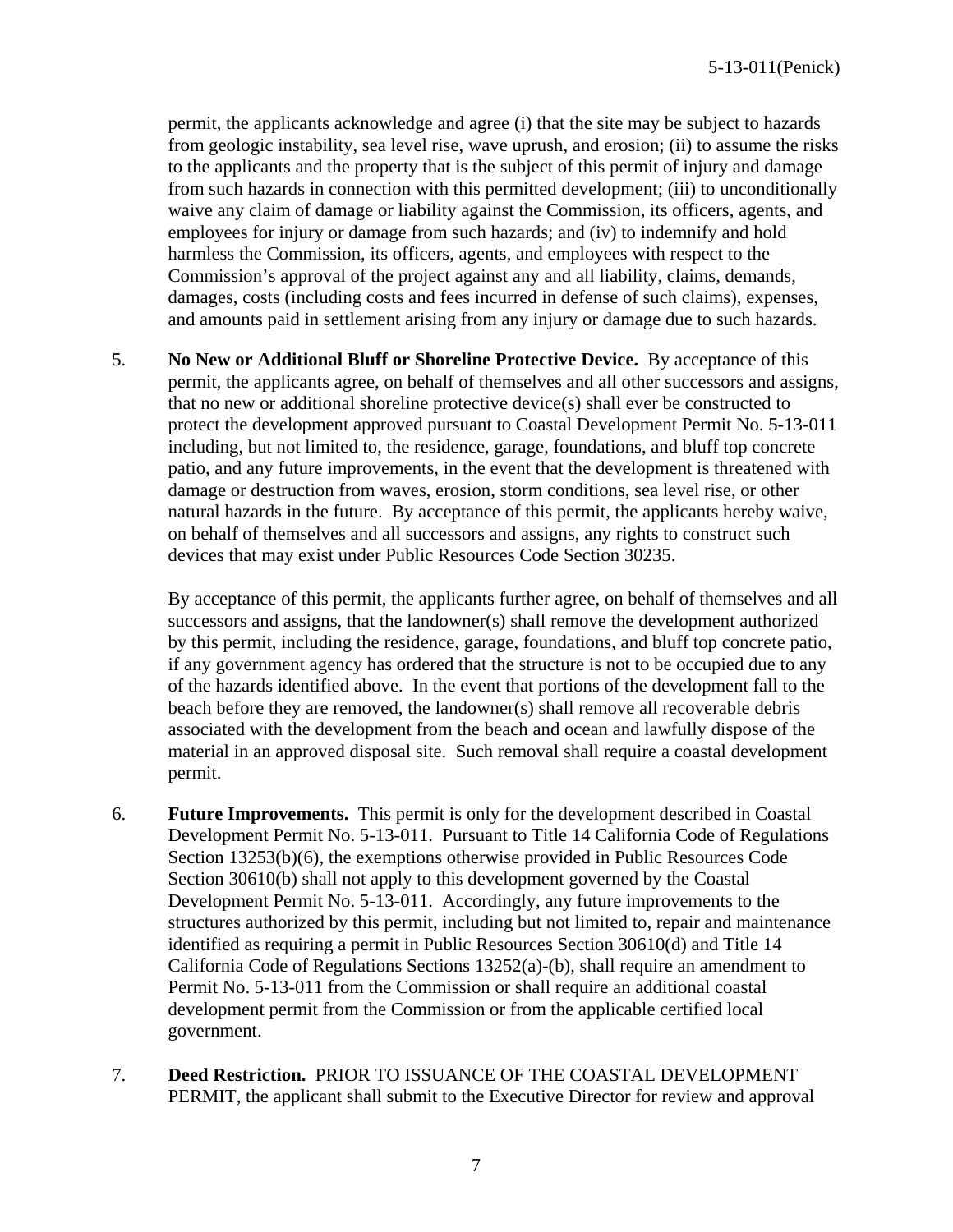documentation demonstrating that the applicant has executed and recorded against the parcel governed by this permit a deed restriction, in a form and content acceptable to the Executive Director: (1) indicating that, pursuant to this permit, the California Coastal Commission has authorized development on the subject property, subject to terms and conditions that restrict the use and enjoyment of that property; and (2) imposing all Special Conditions of this permit as covenants, conditions and restrictions on the use and enjoyment of the Property. The deed restriction shall include a legal description of the entire parcel or parcels governed by this permit. The deed restriction shall also indicate that, in the event of an extinguishment or termination of the deed restriction for any reason, the terms and conditions of this permit shall continue to restrict the use and enjoyment of the subject property so long as either this permit or the development it authorizes, or any part, modification, or amendment thereof, remains in existence on or with respect to the subject property.

# **IV. FINDINGS AND DECLARATIONS:**

#### **A. PROJECT LOCATION AND DESCRIPTION**

The proposed development is located at 3826 Calle Ariana in the private gated community of Cypress Shores in the City of San Clemente, Orange County (Exhibit 1). The proposed development is located within 50 feet of a coastal bluff between the sea and the first public road. The subject site is designated RL (Residential Low Density) in the San Clemente certified Land Use Plan (LUP).

The 8,498 square foot site bluff top lot is currently developed with a two-level single-family residence with rear yard (ocean bluff-facing) hardscape improvements, planter landscaping, and an unpermitted coastal bluff face stairway (discussed further below). Coastal development permit (CDP) P-7-3-73-1388(Stark) was approved in August 1973 for construction of a single family residence on a vacant lot. The residence is setback 15' from the bluff edge and according to a structural stringline (typical to all blufftop residences along this subdivision). Hardscape currently extends to the bluff edge. There is a concrete planter along the bluff edge at the seaward edge of the hardscape. The site is surrounded to the north by a single-family residence, to the south by a single-family residence, to the east by the frontage street (Calle Ariana) and to the west by an approximately 70 foot high coastal bluff. The bluff slope descends to the Orange County Transportation Authority (OCTA) railroad tracks and right-of-way and a public sandy beach.

The coastal bluffs in San Clemente are not subject to direct wave attack because they are separated from the beach by Orange County Transit Authority (OCTA) railroad tracks and railroad right-of-way. The railroad tracks have a rip-rap revetment which protects the tracks from erosion and wave overtopping. Though not subject to direct wave attack, the bluffs are subject to erosion caused by natural factors such as wind and rain, adverse bedding orientations, soils conducive to erosion and rodent burrowing. Bluffs are also subject to erosion from human activities, such as irrigation, improper site drainage and grading. The seaward property line at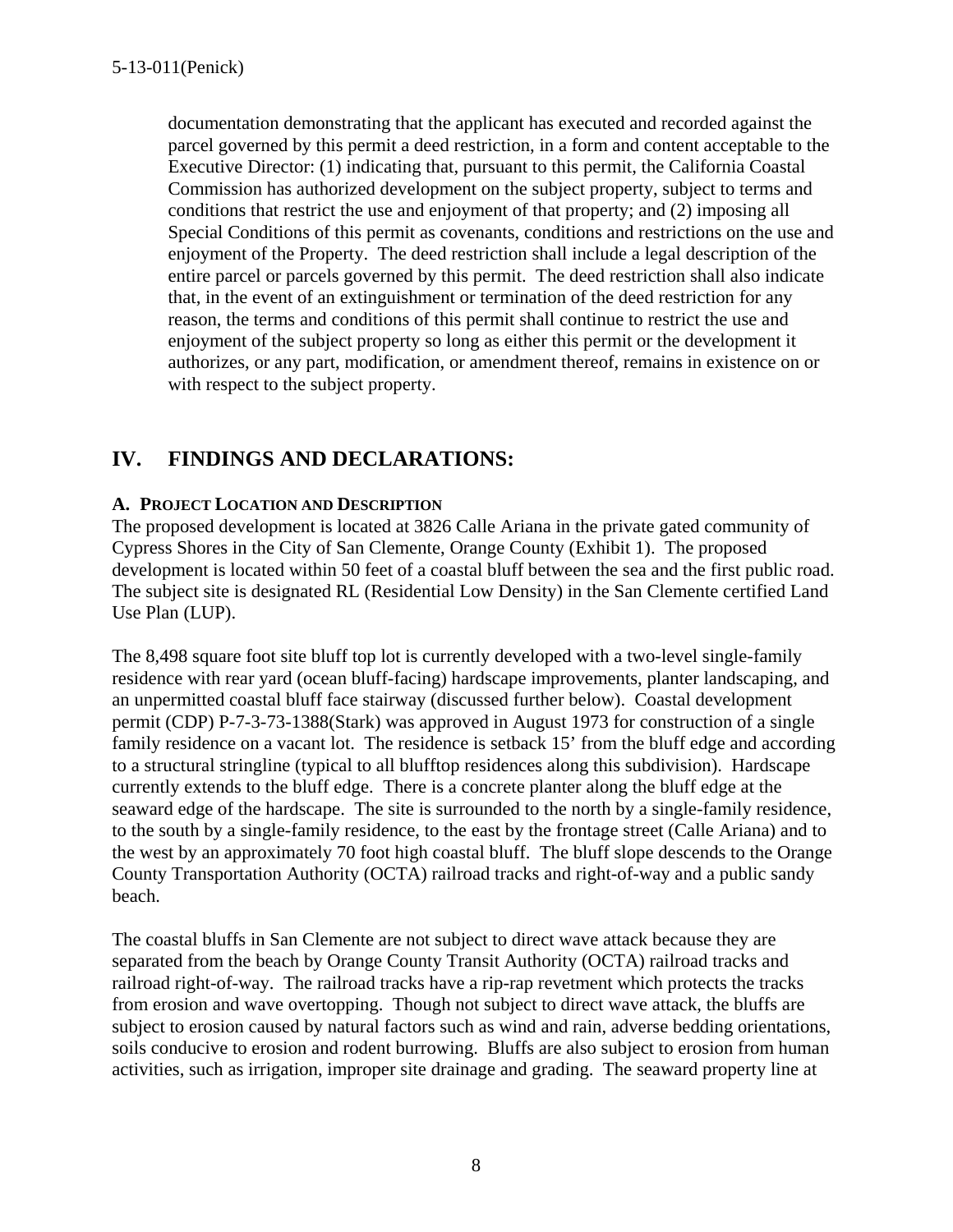the subject site roughly coincides with the coastal bluff edge. The actual bluff face at this location is not part of this property, but is within the railroad right of way.

The applicant proposes improvements to an existing single family residence consisting of a complete interior remodel of an existing 4,974 sq. ft. single family residence including removal of 93 sq. ft. in one area of the main floor and addition of 113 sq.ft. in another area, plus a 76 sq. ft. addition to an existing 3-car garage. No addition is proposed to the basement level which daylights onto a bluff facing concrete patio. The bluff facing concrete patio slab is proposed to be demolished and re-constructed in the same size and layout, a new plaster finish is proposed to the existing concrete planters cantilevered over the bluff edge to match proposed façade improvements. The concrete patio is located between the existing residence and an integrated below-grade line of caissons and above-grade cantilevered concrete planter along the bluff edge (the caissons and cantilevered planter were approved under CDP 5-93-349). There are also existing concrete planters on the upcoast and downcoast sides of the patio. Thus, the concrete patio slab to be reconstructed is entirely within existing development that is proposed to be retained. The balcony deck guard rail is proposed to be demolished and replaced with a new glass railing system with tinted glazing to prevent bird strike hazards. New doors, new windows and exterior façade improvements, new hardscape improvements including minor drainage improvements and no landscaping is proposed. No grading, vegetation removal or landscaping or any other type of work is proposed on the bluff face. Proposed project plans are included as Exhibit 2.

Although a complete interior remodel, the proposed work does not involve demolition of more than 50% of the existing structure. For instance the proposal involves less than 50% demolition (approximately 37%) of existing exterior walls, less than a 50% addition, no change to the roof's structural components and less than 50% work to the foundation/floor; therefore the proposed project would not be considered a 'major remodel' or re-development of the site. A demolition plan is included as Exhibit 3. The proposed development will not result in an increase in the density or intensification of use of the property or seaward encroachment of the existing structure.

There is an unpermitted, non-conforming stairway from the bluff top residence down the 70' high face of the coastal bluff to the OCTA railroad tracks and the sandy beach beyond. Though not actually on the applicant's property, the existing bluff stairway is only accessible from the subject site, thereby providing private access from the applicant's residential property down the coastal bluff face to the beach. The existing bluff stairway is not a pre-Coastal Act structure and there are no coastal development permits approving its construction. The applicant is not seeking approval nor has he proposed removal of the unpermitted, non-conforming coastal bluff stairs. The Commission's enforcement division will evaluate further actions to address this matter.

#### **Prior Permit History**

On August 6, 1973, the South Coast Regional Commission approved Permit No. P-7-3-73- 1388(Stark) for the construction of a single story 2,763 square foot single-family residence with a two-car garage on a vacant bluff top lot subject to no special conditions. No bluff stairs are depicted on the approved plans.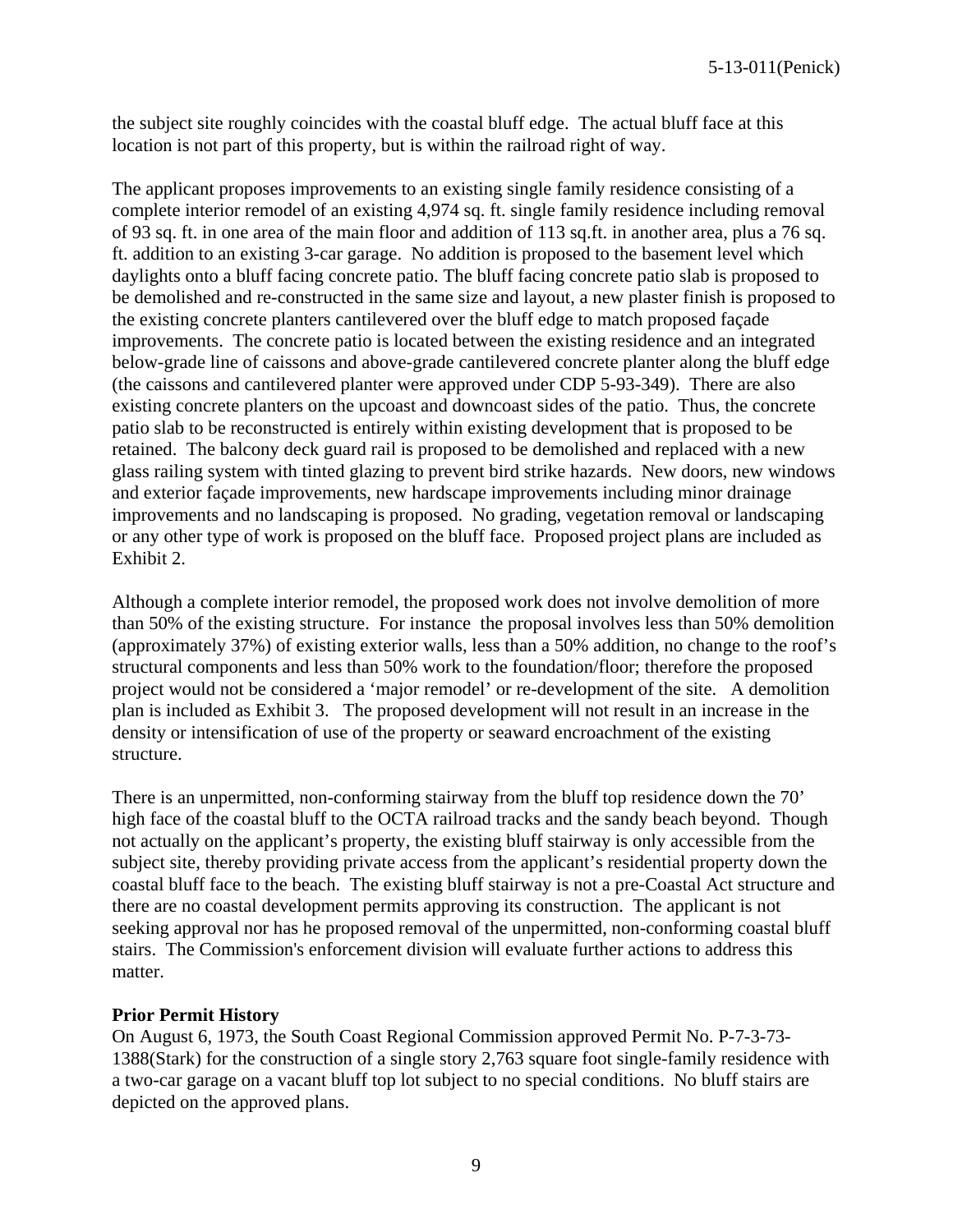On November 4, 1981, the Commission approved Permit 5-81-356(Cox) for the remodel of an existing single family dwelling including replacement of doors and windows and installation of a new bay window on a bluff top lot in a locked gate community. However, it appears that a different two-level, 5,809 sq. ft. single family residence was constructed sometime between 1973 and 1981 than the smaller single story 2,763 square foot single-family residence approved by the Commission in 1973 through Permit No. P-7-3-73-1388(Stark), as this 1981 remodel was to an existing two-level (ground and basement level) 5,547 sq. ft. 22' high single family residence. The footprint of the existing residence at the site in 1981 mostly matches the current footprint of the existing 5,809 sq. ft. residence on the subject site. No bluff stairs or other development was depicted seaward of concrete block planters along the side property walls on the bluff side patio on the 1981 Commission approved Permit 5-81-356 Cox residence remodel plans.

On February 7, 1994, Emergency Permit G5-93-349(Cox) was approved for the construction of a caisson and grade beam system on a bluff top due to continuing surficial bluff failure. The system involved six, 24-inch diameter caissons 33 feet deep below grade and five 6-inch diameter tie-backs extending inland 35 feet from the caissons and connected by a grade beam; repaving of the bluff top concrete patio and construction of a new cantilevered concrete planter along the bluff edge A follow-up CDP 5-93-349(Cox) was approved by the Commission on April 14, 1994.

There was no discussion in the staff report for CDP 5-93-349(Cox) regarding the construction of coastal bluff stairs at the site.

#### **Public Access**

Public access to the nearest public beach is available approximately half a mile upcoast of the subject lot at San Clemente State Beach. Lateral public access to the Pacific Ocean and sandy beach areas is available immediately adjacent to the subject site, seaward of the railroad right-ofway located at the toe of coastal bluff.

The proposed development involves improvements to an existing single family residence located within 50 feet of a coastal bluff between the sea and the first public road, however, it does not impact access either directly or indirectly to the beach. The existing residence is located in a private community. It is the gated nature of the community that creates an impediment to public access along this stretch of coast. The proposed improvements will not create any new individual or cumulative direct adverse impacts on existing public access or recreation and will not result in an intensification of use of the site. Additionally, adequate public access to the beach exists nearby.

#### **Biological Resources**

The City of San Clemente Certified LUP includes coastal bluffs and canyons under the "Environmentally Sensitive Habitat" heading. The LUP reads,

*The coastal bluffs and canyons contain important natural habitat….The coastal bluffs support Coastal Bluff Scrub habitat, a variation or subset of Coastal Sage Scrub. This habitat is characterized by species especially tolerant of coastal*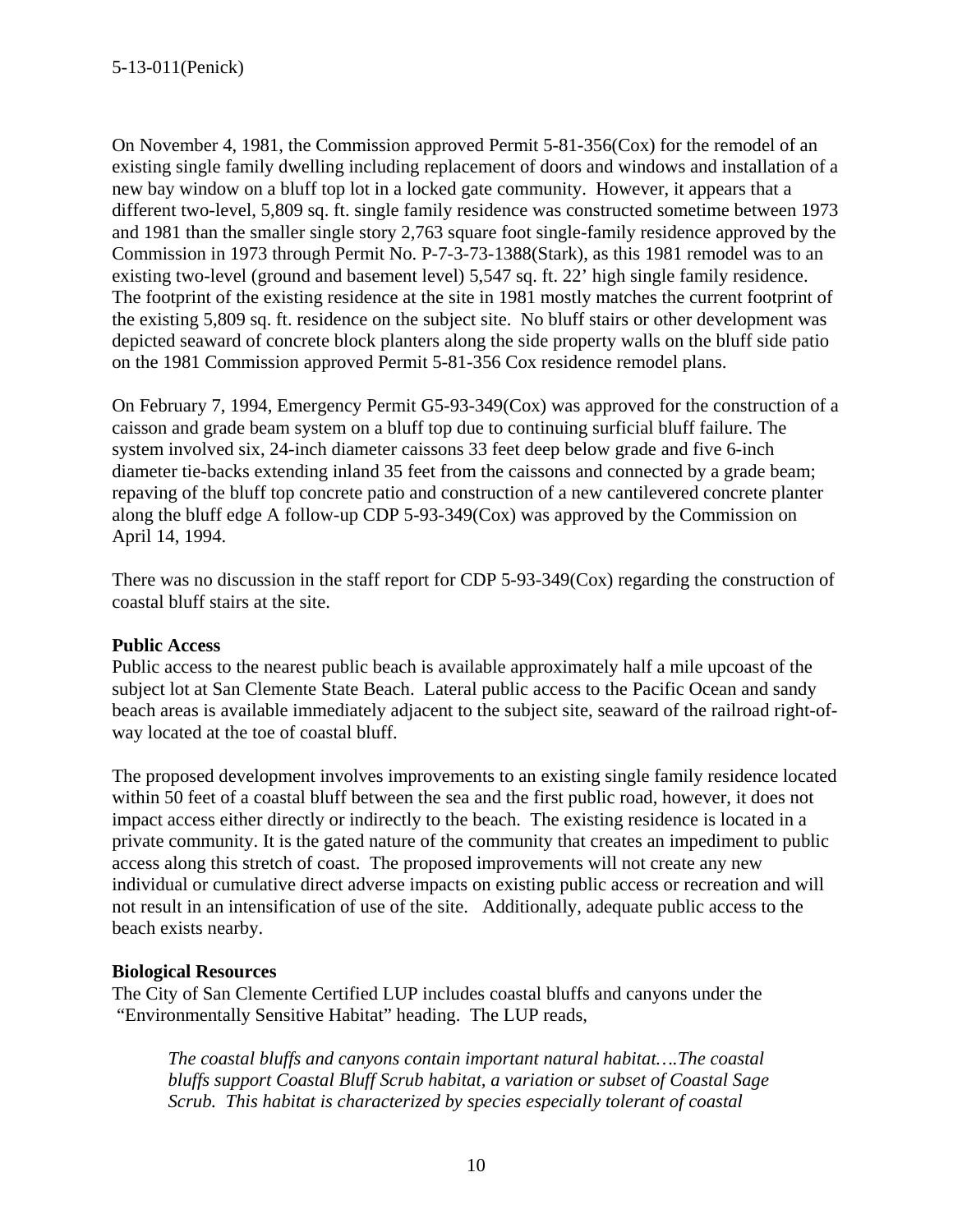#### *conditions…The primary environmental value of these habitat areas is that they represent an ever diminishing resource within urbanized portions of the coast.*

Preservation and enhancement of the City's coastal bluffs is a goal supported by both the environmental protection policies of the Coastal Act, and the certified Land Use Plan (LUP). Encroachment onto the bluff by development increases the potential for the introduction of nonnative plant species, and predation of native species by domestic animals, and destabilization of the coastal bluff from excess irrigation.

The existing balcony deck guard rail is proposed to be replaced with a new glass railing. Due to the coastal bluff top location of the proposed tempered glass balcony screenwall there is a substantial risk of bird strikes to the screenwall. Glass walls are known to have adverse impacts upon a variety of bird species. Birds are known to strike glass walls causing their death or stunning them which exposes them to predation. Some authors report that such birds strikes cause between 100 million to 1 billion bird deaths per year in North America alone. Birds strike the glass because they either don't see the glass, or there is some type of reflection in the glass which attracts them (such as the reflection of bushes or trees that the bird might use for habitat). The applicant proposes a tinted glaze to the glass railing in order to prevent bird strike hazard due to the coastal bluff top location of the proposed new glass railing.

Furthermore, due to the fragile nature of coastal bluffs and their susceptibility to erosion, the Commission requires a special condition regarding the types of vegetation that may be planted. The use of non-native vegetation that is invasive can have an adverse impact on the existence of native vegetation. Invasive plants are generally those identified by the California Invasive Plant Council (http://www.cal-ipc.org/) and California Native Plant Society (www.CNPS.org). No plant species listed as problematic and/or invasive by the California Native Plant Society or the California Invasive Plant Council shall be employed or allowed to naturalize or persist on the site. No plant species listed as a 'noxious weed' by the State of California shall be utilized within the property.

No vegetation removal or new landscaping is proposed on the bluff face. The existing residence is all paved hardscape on the back yard bluff side of the lot with a sealed raised concrete planter located at the bluff edge and along the side property walls. The Commission imposes **Special Condition 3**, which requires plantings within the raised concrete planters adjacent to the coastal bluff consist of native, drought tolerant, non-invasive plants.

#### **Water Quality**

The protection of water quality is an important aspect of the Coastal Act. Water from the project site will flow into the City of San Clemente's storm drain system ultimately draining to the Pacific Ocean. Beach closures occurring throughout Orange County, are typically attributed to polluted urban runoff discharging into the ocean through outfalls. As illustrated by these beach closures, polluted runoff negatively affects both marine resources and the public's ability to access coastal resources.

Storage or placement of construction materials, debris, or waste in a location subject to erosion and dispersion or which may be discharged into coastal water via rain or wind would result in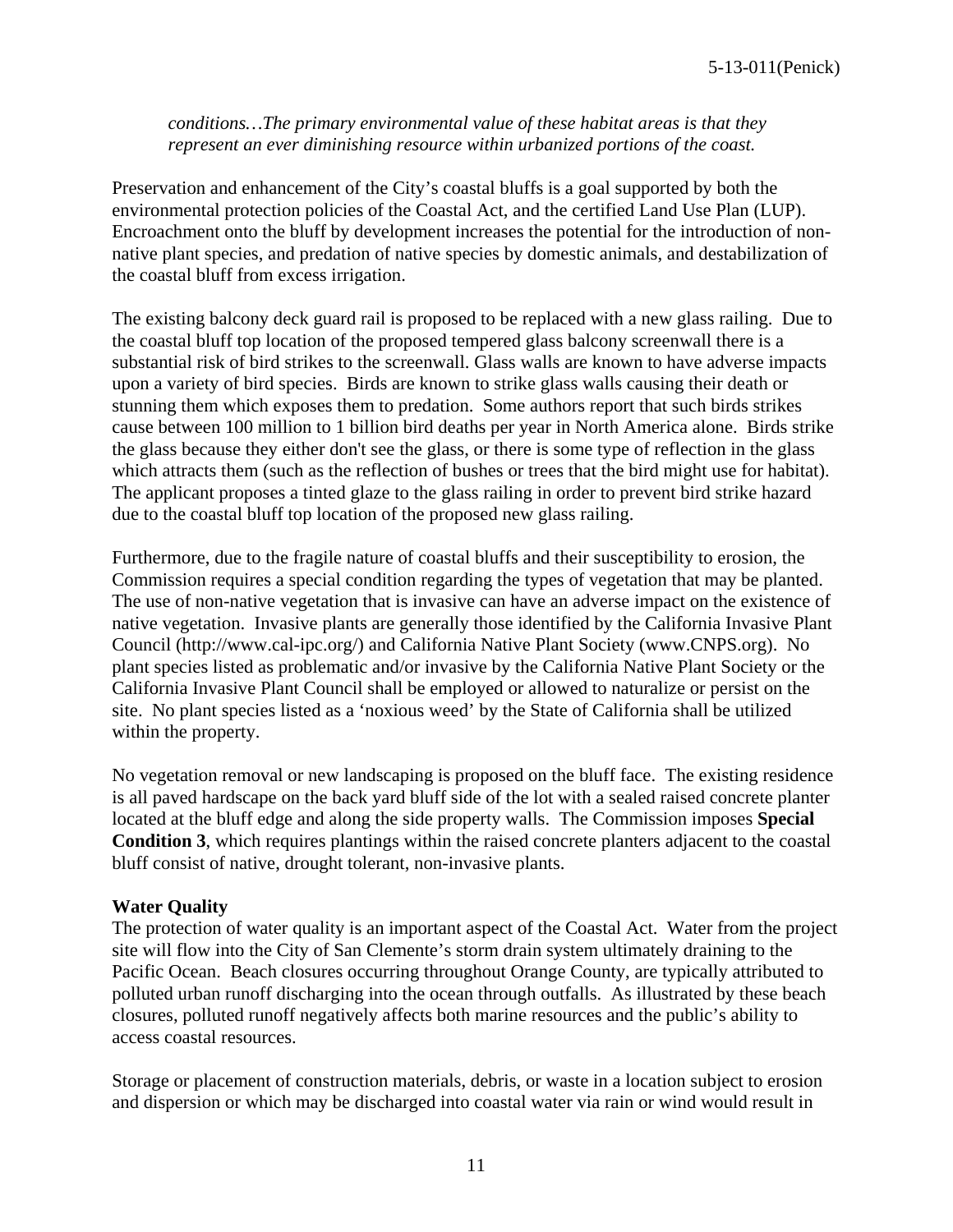adverse impacts upon the marine environment that would reduce the biological productivity of coastal waters. For instance, construction debris entering coastal waters may cover and displace soft bottom habitat. Sediment discharged into coastal waters may cause turbidity, which can shade and reduce the productivity of foraging avian and marine species' ability to see food in the water column. In order to minimize adverse construction-related impacts upon marine resources, **Special Condition 2** requires the applicant comply with construction-related best management practices (BMPs) to ensure that construction materials, debris and waste does not enter receiving waters or be subject to dispersion and that prevent spillage and/or runoff of demolition or construction related materials and to contain sediment or contaminants associated with demolition or construction activities.

The existing drainage patterns on the subject residential site will remain the same. Existing drain inlets along the bluff facing side of the lot and the northern side yard will remain unchanged. The applicant proposes to direct roof and surface water runoff away from the bluff face toward the frontage road, via new drainage inlets to collect water runoff along the southern side yard that will direct runoff directly to existing City storm drains, per City requirements.

#### **Geologic Stability**

The proposed development is located on the bluff top portion of a coastal bluff that is not subject to wave erosion. Though not subject to direct wave erosion, the bluffs are subject to weathering caused by natural factors such as wind and rain, poorly structured bedding, soils conducive to erosion and rodent burrowing. Construction of a caisson and grade beam system on a bluff top due to continuing surficial bluff failure was approved by the Commission through emergency permit G5-93-349(Cox) in 1994.

The geologic hazard findings in the follow-up CDP 5-93-349(Cox) staff report state:

*"The consulting geologist notes in the geotechnical evaluation of the coastal bluff conditions that the rear yard of the property experienced shallow slippage during the 1992-1993 rainy season. The consultant states that deterioration of the rear yard bluff could impact the performance of the residential foundation system at the subject site. The residence is currently not experiencing any damage.*

*As stated in the geotechnical report: The rear portion of the subject site can be reinforced with a structural system that would mitigate the potential for loss of foundation support to the residential structure. A line of 24-inch diameter caissons connected at the top to a tied-back grade beam constructed near the existing top of the bluff in accordance with the recommendations in this report would be adequate for this purpose."*

The applicant submitted a preliminary geotechnical assessment by William R. Munson, Consulting Engineering Geologist dated December 28, 2012, providing an opinion regarding the feasibility of the proposed residential remodel. The consulting engineering geologist conducted a non-invasive (i.e., no subsurface explorations) reconnaissance examination/evaluation of the site and bluff conditions and concluded that the proposed remodel is geotechnically feasible subject to its recommendations. The plans submitted have been reviewed by the applicant's consulting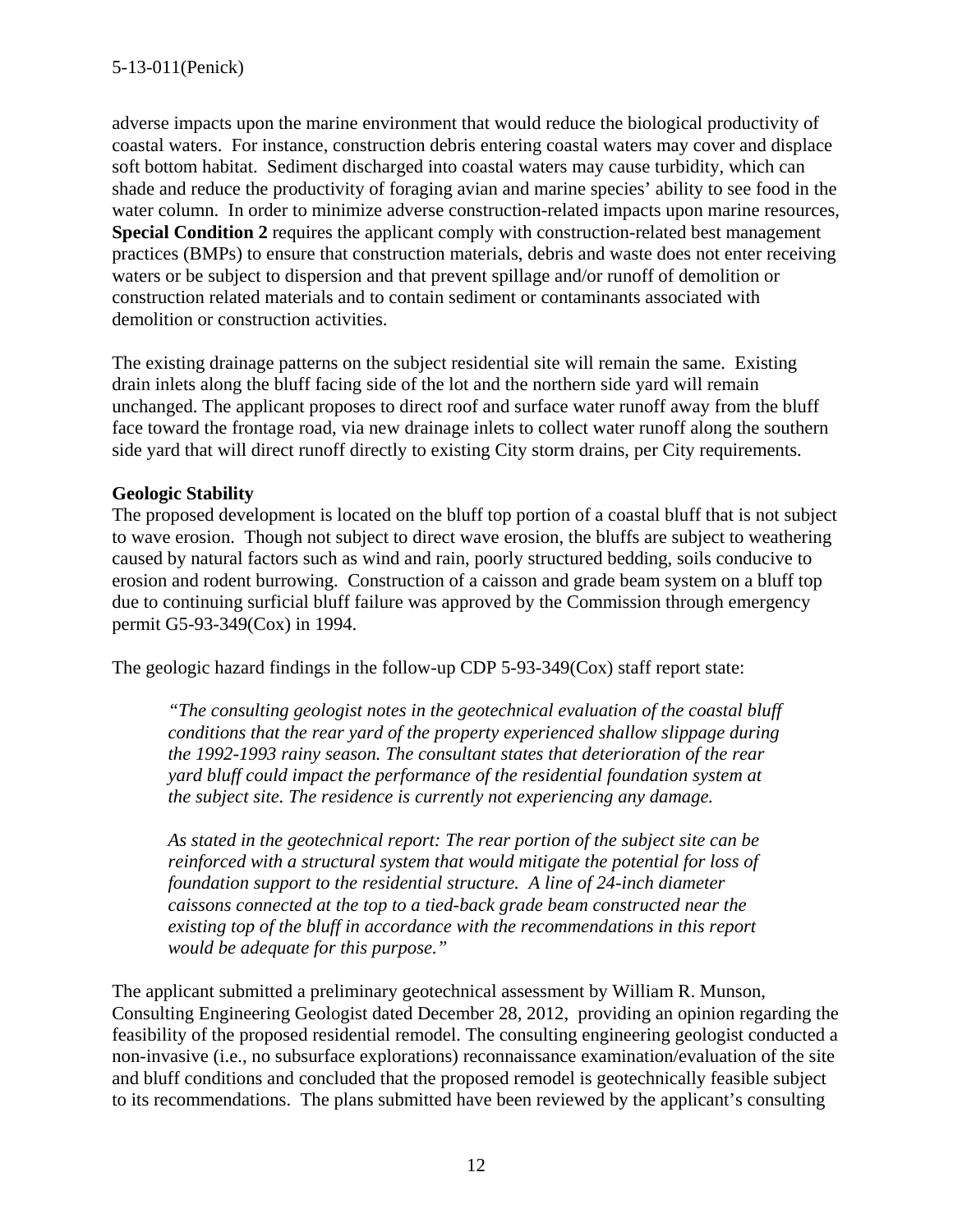engineering geologist and were found to be consistent with recommendations. His conclusions further state that the bluff degradation that prompted the 1994 caisson-grade beam/tie-back stabilization system did not affect the residence and was "pre-cautionary" and did not compromise the structural integrity of the residence. To date, the system appears to be functioning as intended.

**Special Condition 5** requires the applicant to agree, on behalf of himself and all successors and assigns, that no new or additional bluff or shoreline protective device(s) shall ever be constructed to protect the development approved pursuant under this permit in the event that the development is threatened in the future with damage or destruction from erosion, storm conditions, bluff retreat, landslides or other natural coastal hazards in the future.

#### **B. UNPERMITTED DEVELOPMENT**

Development has occurred on the subject site without benefit of the required coastal development permit consisting of construction of a bluff stairway. All work occurred on the bluff face or within 50 feet of the edge of a coastal bluff. The work that was undertaken constitutes development that requires a coastal development permit application. A coastal development permit was not issued by the Commission to authorize the bluff stairway. Any development activity conducted in the Coastal Zone without a valid coastal development permit, or which does not substantially conform to a previously issued permit, constitutes a violation of the Coastal Act. The applicant does not propose to retain or remove the unpermitted stairway as part of this application; therefore enforcement staff will evaluate further action to resolve the violation.

**Special Condition 1** requires submittal of revised project plans showing the existing wooden bluff face stairway clearly shaded and clearly marked "this element not permitted by this or any other coastal development permit."

**Special Condition 7** is imposed to require the applicant to record a deed restriction against the property so as to notify all prospective future property owners of the terms and conditions of approval to which they will also be required to adhere. It thus ensures that future owners of the property will be informed of existing unpermitted development that needs to be remedied.

Consideration of the permit application by the Commission has been based solely on the consistency of the proposed development with the policies of Chapter 3 of the Coastal Act. The certified San Clemente Land Use Plan was used as guidance by the Commission in reaching its decision. Approval of this permit does not constitute a waiver of any legal action with regard to the alleged unpermitted development, nor does it constitute admission as to the legality of any development undertaken on the subject site without a coastal development permit. The

#### **C. HAZARDS**

Development adjacent to the ocean and the edges of coastal bluffs and hillsides is inherently hazardous. Development which may require a bluff, hillside, or shoreline protective device in the future cannot be allowed due to the adverse impacts such devices have upon public access, visual resources, and shoreline processes. To minimize risks to life and property and to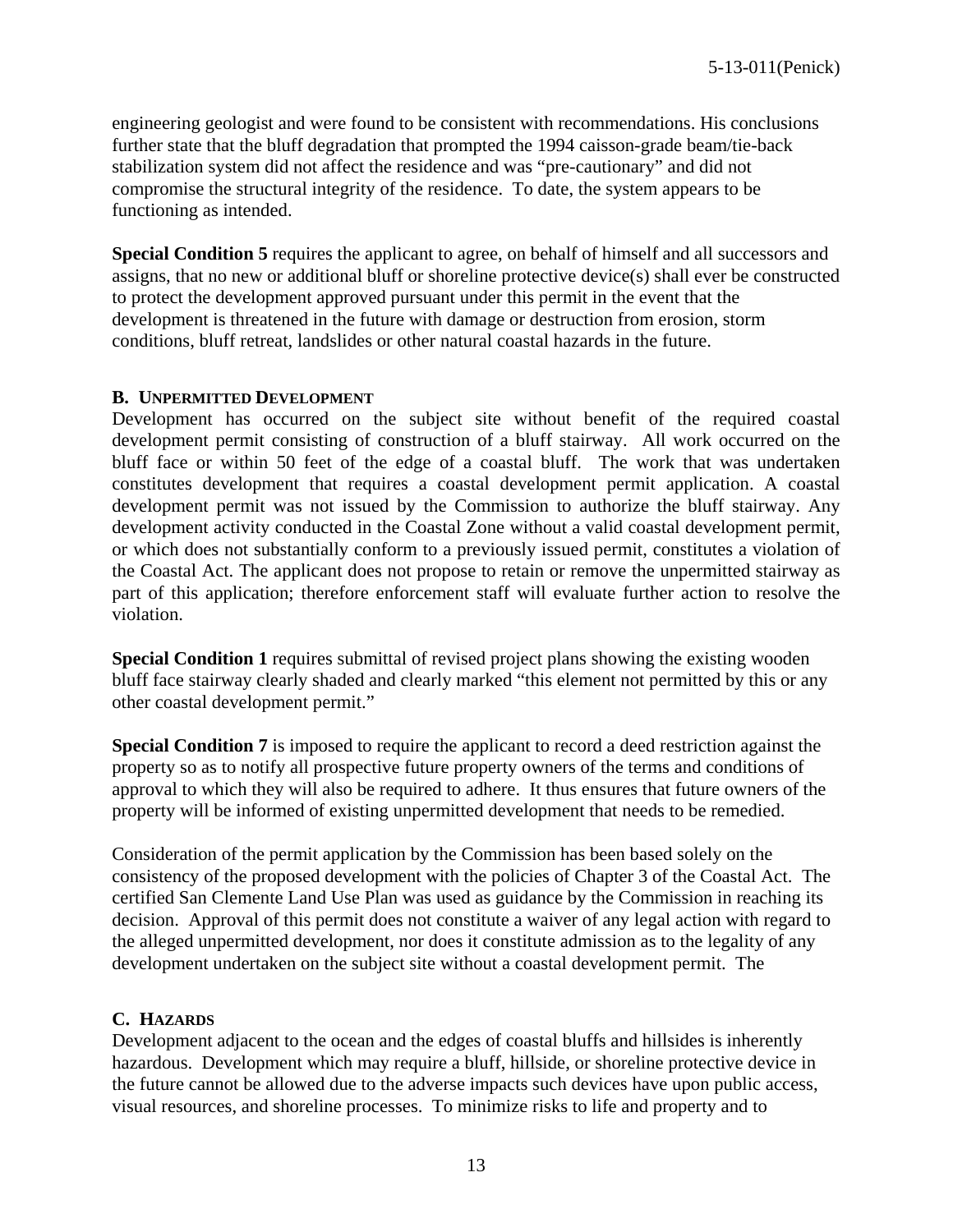minimize the adverse effects of development on coastal bluffs, hillsides, and shoreline processes the development has been conditioned to require one or more of the following: adherence to the geotechnical recommendations, an appropriate set-back from the edge of a bluff or hillside, to prohibit the construction of protective devices (such as a retaining wall or shoreline protective device) in the future, for a drainage and runoff plan to minimize the percolation of water into the hillside or bluff, and to require that the landowner or any successor-in-interest assume the risk of undertaking the development. As conditioned, the Commission finds that the development conforms to the requirements of Sections 30235 and 30253 of the Coastal Act regarding the siting of development in hazardous locations.

#### **D. HABITAT**

As conditioned, the development will not result in significant degradation of adjacent habitat, recreation areas, or parks and is compatible with the continuance of those habitat, recreation, or park areas. Therefore, the Commission finds that the project, as conditioned, conforms to Section 30240(b) of the Coastal Act.

#### **E. DEVELOPMENT**

The development is located within an existing developed area and is compatible with the character and scale of the surrounding area. However, the proposed project raises concerns that any future repair and maintenance of the project site potentially may result in a development which is not consistent with the Chapter 3 policies of the Coastal Act and the Commission's regulations. Section 13252 of the Commission's regulations provides that certain repair and maintenance activities require a coastal development permit because they involve a risk of substantial adverse impacts to coastal resources. Therefore, to assure that future development is consistent with the Chapter 3 policies of the Coastal Act, the Commission imposes **Special Condition 4** requiring the applicant to apply for an amendment to this CDP or a new CDP, if applicable, for any future development within the subject site. As conditioned the development conforms to the Chapter 3 policies of the Coastal Act.

## **F. PUBLIC ACCESS**

The proposed development will not affect the public's ability to gain access to, and/or to use the coast and nearby recreational facilities. Therefore, as proposed and as conditioned, the project conforms to Sections 30210 through 30214, Sections 30220 through 30224, and 30252 of the Coastal Act.

## **G. WATER QUALITY**

The proposed development has a potential for a discharge of polluted runoff from the project site into coastal waters. The development, as proposed and as conditioned, incorporates construction best management practices to minimize the effect of construction activities on the marine environment. These conditions include, but are not limited to, one or more of the following: the appropriate management of equipment and construction materials and construction best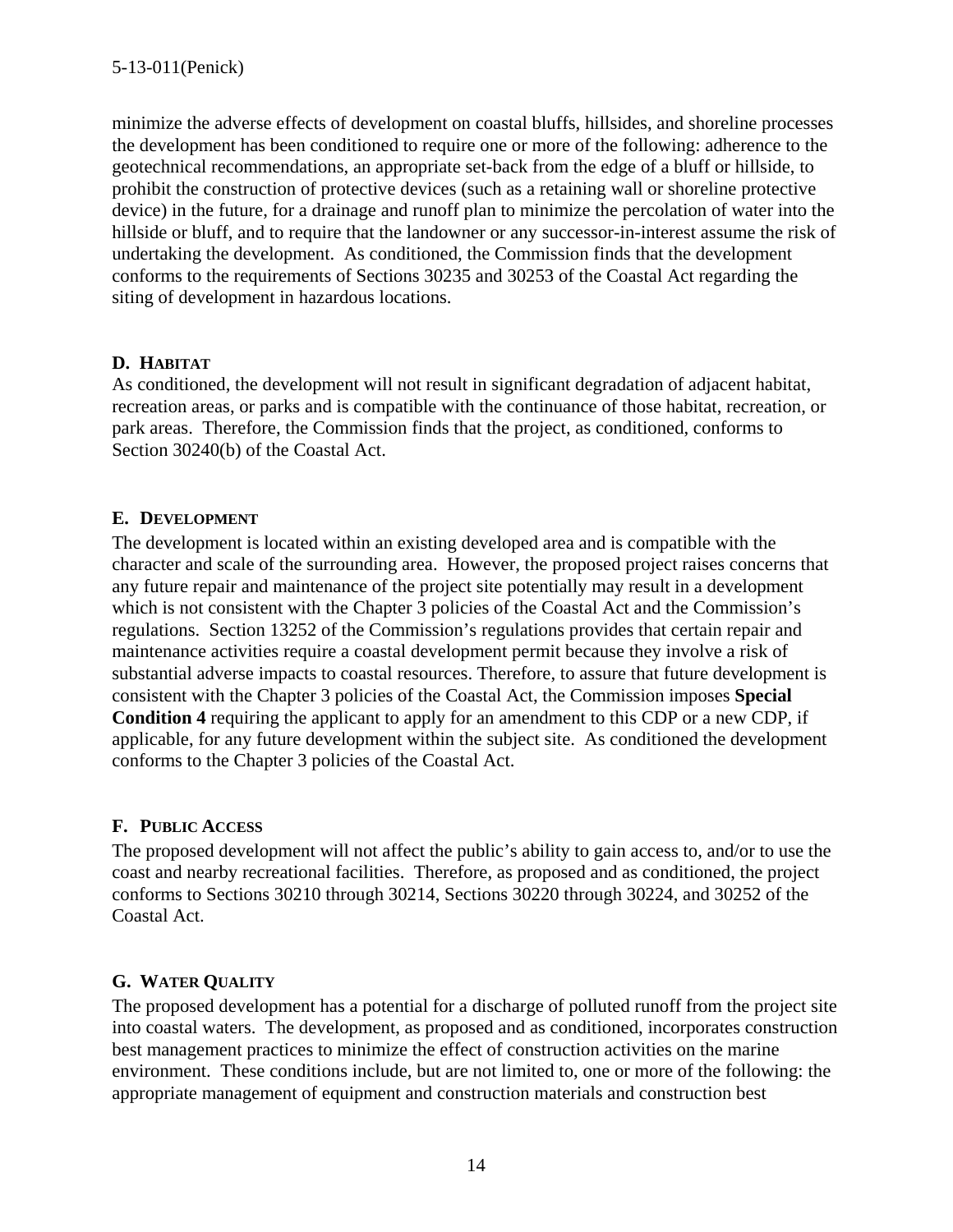management practices to minimize the project's adverse impact on coastal waters. Therefore, the Commission finds that the proposed development, as conditioned, conforms to Sections 30230 and 30231 of the Coastal Act regarding the protection of water quality to promote the biological productivity of coastal waters and to protect human health.

#### **H. LOCAL COASTAL PROGRAM**

The Commission certified the Land Use Plan for the City of San Clemente on May 11, 1988, and certified an amendment approved in October 1995. On April 10, 1998, the Commission certified with suggested modifications the Implementation Plan portion of the Local Coastal Program. The suggested modifications expired on October 10, 1998. The City re-submitted on June 3, 1999, but withdrew the submittal on October 5, 2000. As conditioned, the proposed development is consistent with Chapter 3 of the Coastal Act and with the certified Land Use Plan for the area. Approval of the project, as conditioned, will not prejudice the ability of the local government to prepare a Local Coastal Program that is in conformity with the provisions of Chapter 3 of the Coastal Act.

#### **I. CALIFORNIA ENVIRONMENTAL QUALITY ACT (CEQA)**

Section 13096 of the Commission's regulations requires Commission approval of Coastal Development Permit applications to be supported by a finding showing the application, as conditioned by any conditions of approval, to be consistent with any applicable requirements of the California Environmental Quality Act (CEQA). Section 21080.5(d)(2)(A) of CEQA prohibits a proposed development from being approved if there are feasible alternatives or feasible mitigation measures available which would substantially lessen any significant adverse effect which the activity may have on the environment.

The City of San Clemente is the lead agency responsible for CEQA review. The City deemed the project Categorically Exempt, citing Section 15301. As conditioned, there are no feasible alternatives or additional feasible mitigation measures available which will substantially lessen any significant adverse impact the activity would have on the environment. Therefore, the Commission finds that the proposed project, as conditioned to mitigate the identified impacts, is consistent with CEQA and the policies of the Coastal Act.

#### **APPENDIX A**

#### SUBSTANTIVE FILE DOCUMENTS